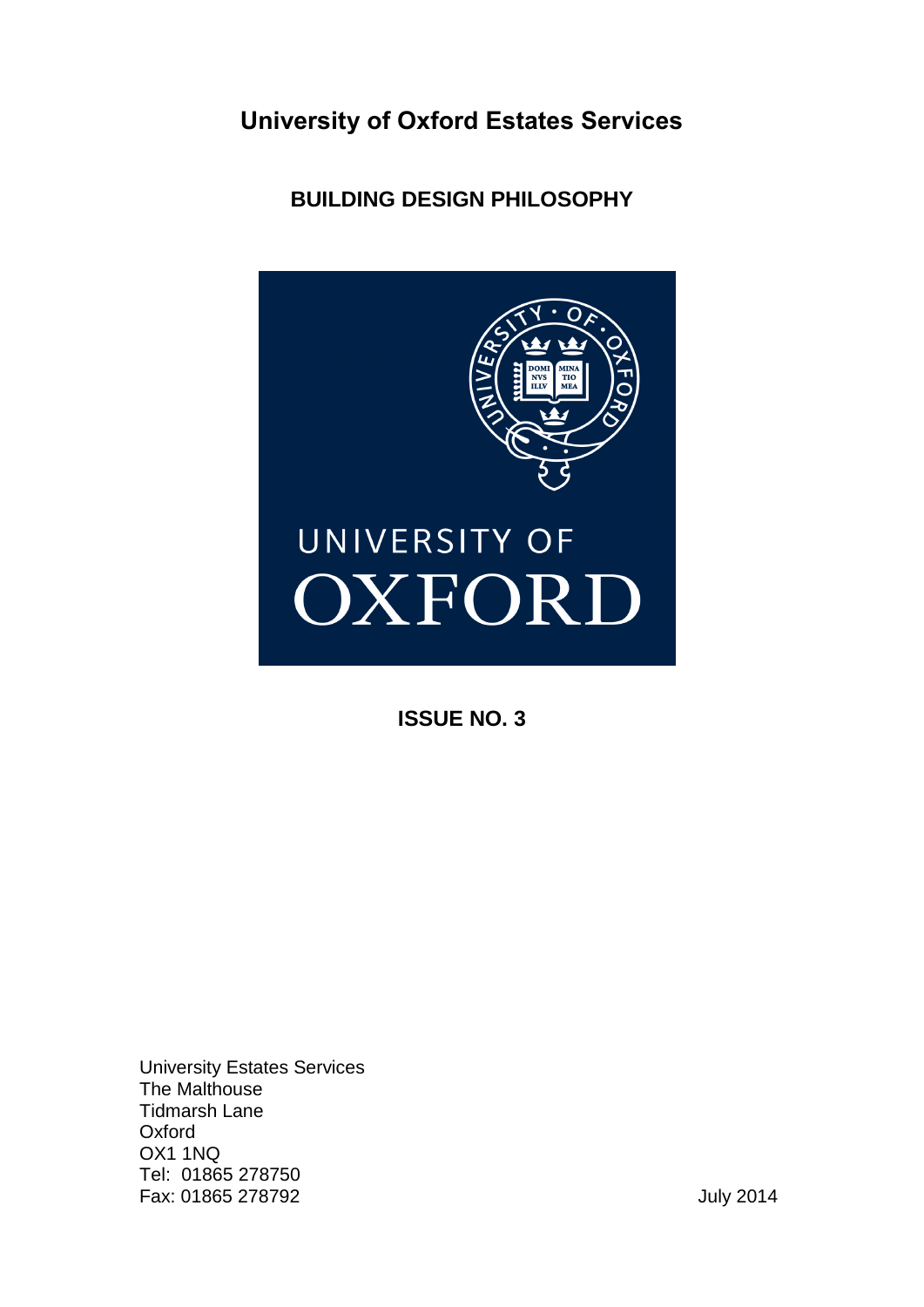# **BUILDING DESIGN PHILOSOPHY DOCUMENT**

#### **INTRODUCTION**

The Conservation and Buildings Section of University Estates Services is responsible for the repair and maintenance of the building fabric of University buildings, hard landscaped areas, and supporting building infrastructure for the whole of the University's operational estate.

The purpose of this document is to provide guidance to Design Teams and Contractors on the specification and installation of building fabric elements for all buildings; these will be operated and maintained by the University Estates Services.

The principles referred to in this document have been influenced by maintenance and operational requirements, the resources available within the University Estates Services, and also by the need to standardise building elements throughout the 650,000m2 of building stock.

The Building Philosophy Document forms part of the suite of Estates Services Design Philosophy Documents. A full list of the documents is contained within the 'Introduction to the Philosophy Documents.'

The Contractor and Design Team must familiarise themselves with the requirements of the documents, are expected to comply with their contents, and should provide relevant information at each gateway stage.

#### **STANDARDS AND RESPONSIBILITIES**

Building fabric choices should take into consideration value for money, here defined as 'the optimum combination of whole life cost and quality (or fitness for purpose to meet the users' requirement).' The Design Team must consider the choice of materials not only within the context of a project but through the life of a building. All parties in the supply chain should provide reliable data on operational costs of products including maintenance.

Oxford University Estates Services is working towards implementing sustainable building practices on all its building projects. Issues which the Design Team will be expected to address include energy efficiency and specification of materials for whole life value, i.e. sourcing through to recycling.

New buildings should be designed to allow easy and safe access for cleaning and routine maintenance regimes including window cleaning, roof maintenance, and gutter and drain clearance.

Materials must be robust and comply with current legislation in supply and installation. All major fabric elements must have an Agreement Certificate or equivalent. Bespoke building elements such as windows made using a nonstandard system type which has not been tested will not be acceptable.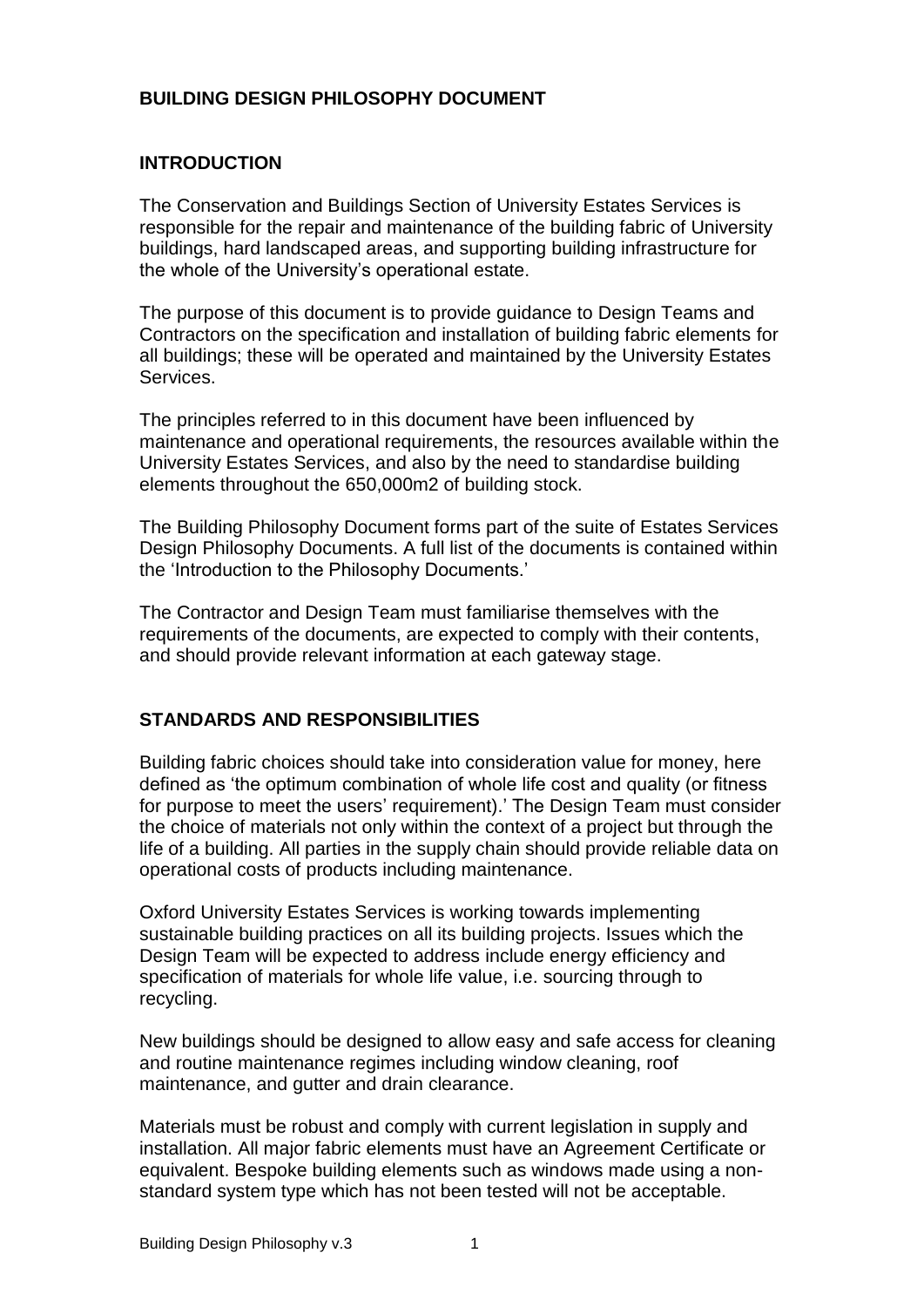Building elements which require specialist annual, monthly, or weekly maintenance, or inspection programmes from day one such as inflatable roofs or oversized doors, should be avoided. Such materials will only be acceptable where given prior approval by the Head of Conservation and Building or where the department agree to pay for the annual maintenance programme for a period of 10 years.

# **1) Standards**

- 1.1) All building elements, plant, and equipment shall be designed and installed in accordance with the appropriate British Standard or European equivalent, Codes of Practice, relevant Statutory Instruments and Regulations, and University Safety Policy.
- 1.2) It is the responsibility of the Design/Project Team to ensure compliance with the requirements of this brief.
- 1.3) The tables in Annex A indicates the division of maintenance responsibilities for the exterior and interior of the buildings between BESC and the Departments. The list is not exhaustive and is intended only as a guide. Designers should check with the University Project Manager if in doubt.
- 1.4) Nothing contained within this document shall override the requirements of the M&E Design Philosophy Document. Where conflict is noted between this, or any of the other Philosophy Documents, it should be brought to the attention of the Head of Conservation and Buildings.

# **2) Approval Procedures**

- 2.1) The University approval procedures must be followed by the Design Team. The main areas are briefly outlined below. Any other issues will be outlined to the Design Team by the University Project Manager for the project.
- 2.2) All Planning Applications are to be submitted to the relevant Planning Authority by University Estates Services. Regular liaison meetings are held between Estates Services and the local planning authority. Design Teams should ensure that there is proper communication with Estates Services throughout the course of the planning process and bring any planning or listed building matters to the attention of the Head of Conservation and Buildings. All meetings with planning officers must be minuted; a copy of the minutes must be circulated to the Director of Asset and Space Management, Head of Capital Projects, and Head of Conservation and Buildings. See planning procedure document for further information.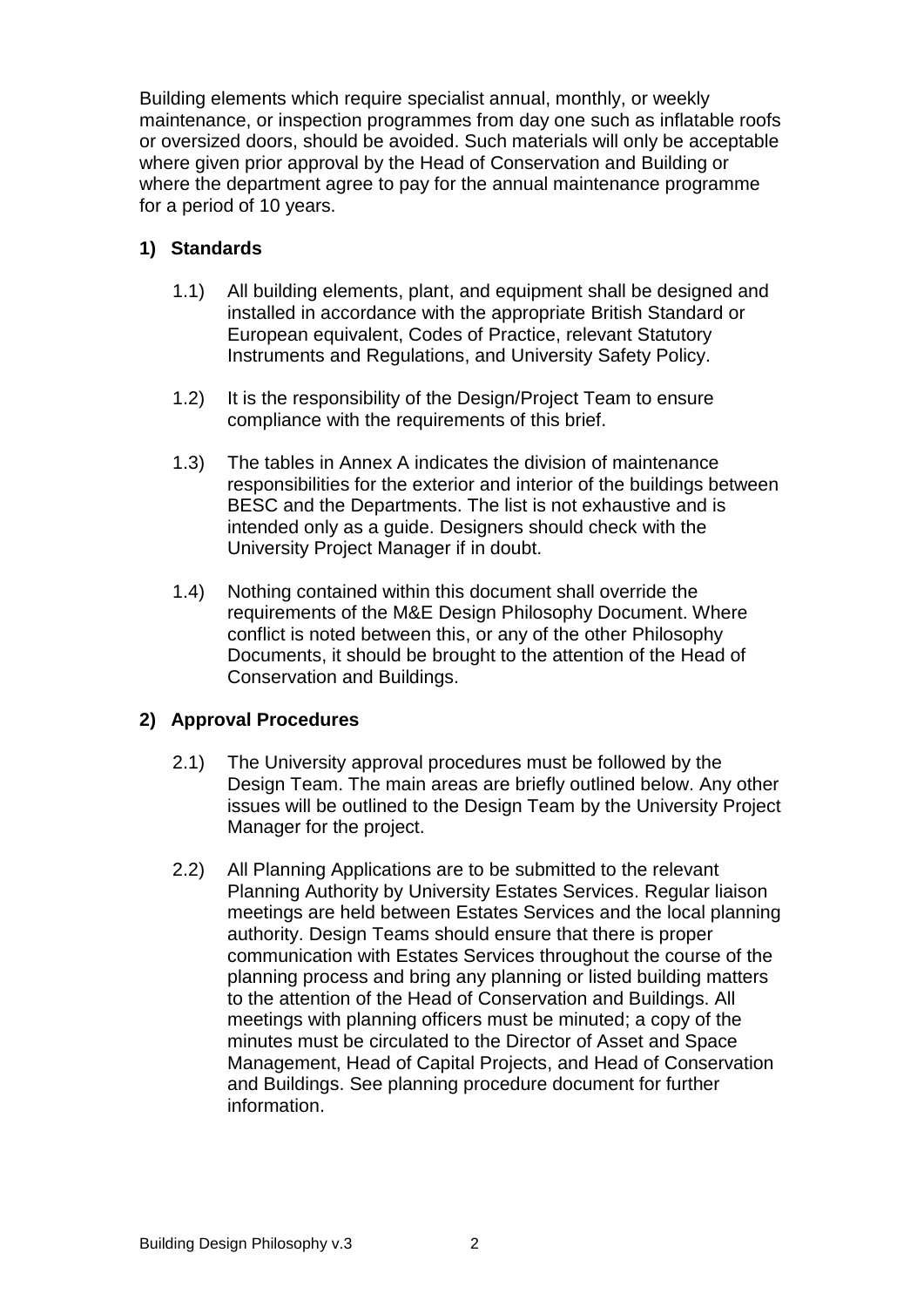- 2.3) No planning applications whatsoever may be submitted without the approval of either the Director of Estates (where it is a minor application) or Buildings and Estates Sub-Committee (for major applications). All requests for approval are to be made through the Head of Conservation and Buildings.
- 2.4) The University Safety Office is responsible for a range of matters and their advice should be sought during the design process on all relevant issues. Below is a brief outline of their responsibilities in relation to construction projects. More detailed information is available in the Safety Office Requirements document which is part of the suite of Philosophy Documents:
	- i.) Fire Safety matters: Drawings are to be submitted for approval.
	- ii.) Laboratory Design: The design and layout of laboratories must be approved by the Safety Office.
	- iii.) Radiation: The Safety Office should be notified of any issues.
	- iv.) Asbestos: Further guidance is found in Appendix B.
	- v.) Project Sign Off: The Safety Office must be involved in the standard handover procedure. Documents outlining this procedure are to be found in Section 5.
- 2.5) Disability Issues: Drawings and the Disability Statement should be issued to the Disability Access Advisory Panel via the University Estates Services. Guidance Notes are contained in The Disability Access Document which is part of the suite of Philosophy Documents.
- 2.6) Telephones: Requests for new telephone installations should be made to the University Telecoms Section. See the Telecoms Standards Document for guidance on installations.
- 2.7) Tender Procedures: All tender returns should be directed to the University Estates Services.

# **3) General Information**

3.1) The University retains information on its building stock; R&M teams should be consulted at an early stage for the refurbishment of existing buildings to ensure that this information is not missed. In particular, the University has undertaken Conservation Management Plans for its listed buildings and these should be reviewed at an early stage.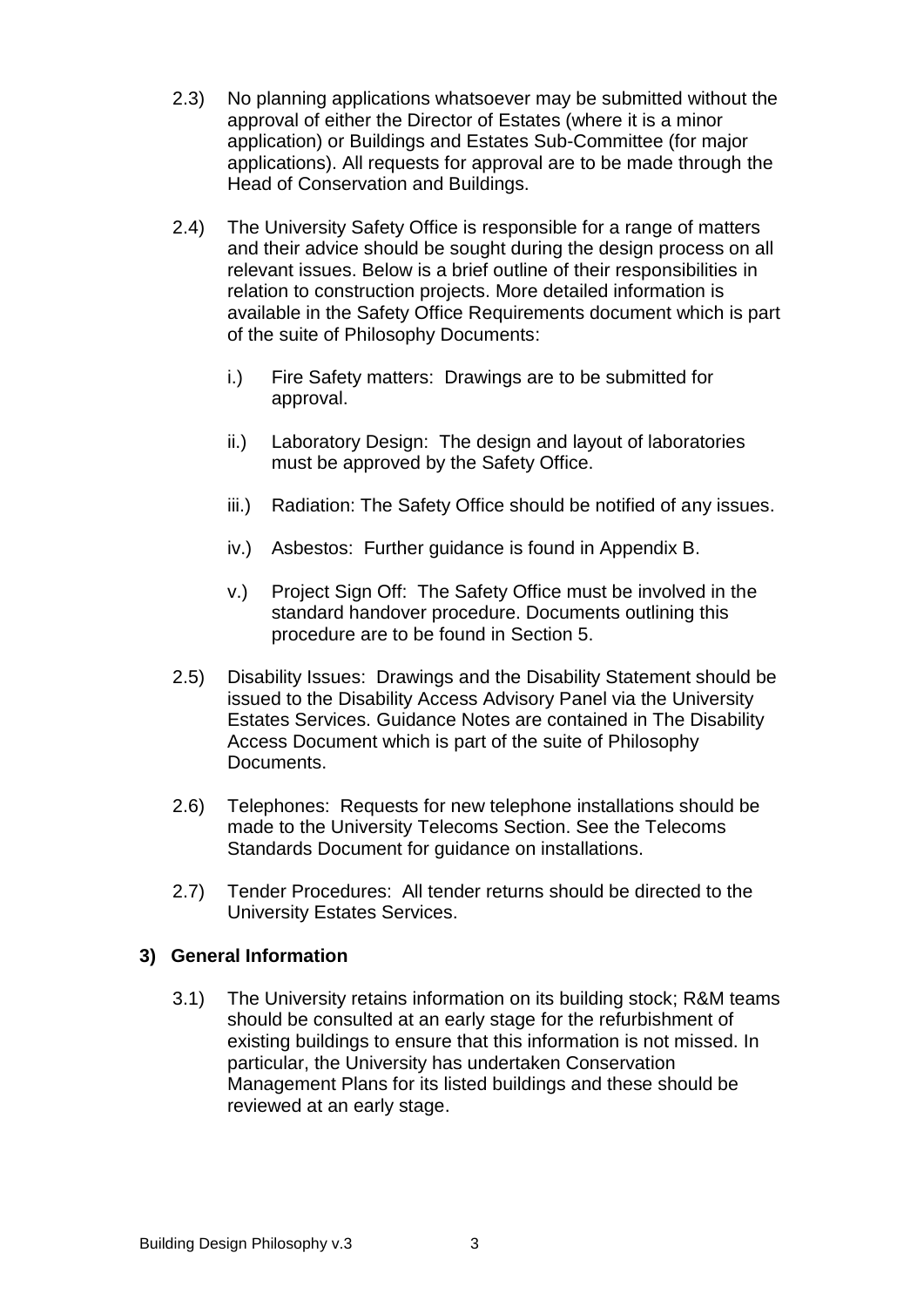# **4) Maintenance Philosophy**

- 4.1) It is a requirement that all buildings and their systems should be designed in such a way that they can be inspected, maintained, repaired, and extended with a minimum of disruption to building users. The Designer should develop a maintenance strategy for the building as early as possible in the design of the project, in order to demonstrate the above objectives are being met. The checklist at the end of this document should be used to demonstrate adherence to the University's Maintenance Philosophy.
- 4.2) The Design Team should consider the following issues:
	- i.) Building fabric elements including walls, roof coverings, window types, sanitary installations, floor finishes, etc.
	- ii.) Information on routine maintenance, e.g. cleaning regimes for floors.
	- iii.) Access information for maintenance regimes, e.g. access plans for roof clearance and window cleaning
	- iv.) Asset information, including the expected life of building elements and equipment
	- v.) Information on insurance backed guarantees for particular products, and data on operational costs for products over the life of the building.
	- vi.) Asset information will be collected at the end of the project and the Contractor will be required to fill in a spreadsheet with asset and life cycle information. The spreadsheet template is available in the Asset Definitions document.
	- vii.) The extent and effect on the building users of planned maintenance on the fabric and any plant elements, e.g. how roof replacement would be carried out where there is plant on the roof.
	- viii.) Information on future use and flexibility of the building, e.g. provision for new plant and equipment.
- 4.3) In the event of value engineering or requests for changes by the Contractor during the course of a Design and Build Contract, these changes are to be discussed and agreed with the Head of Conservation and Buildings.
- 4.4) Deviations from the Philosophy Document: The Designer shall provide written information highlighting non-compliance with the principles of the Philosophy Document, together with a justification for the alternative solution proposed.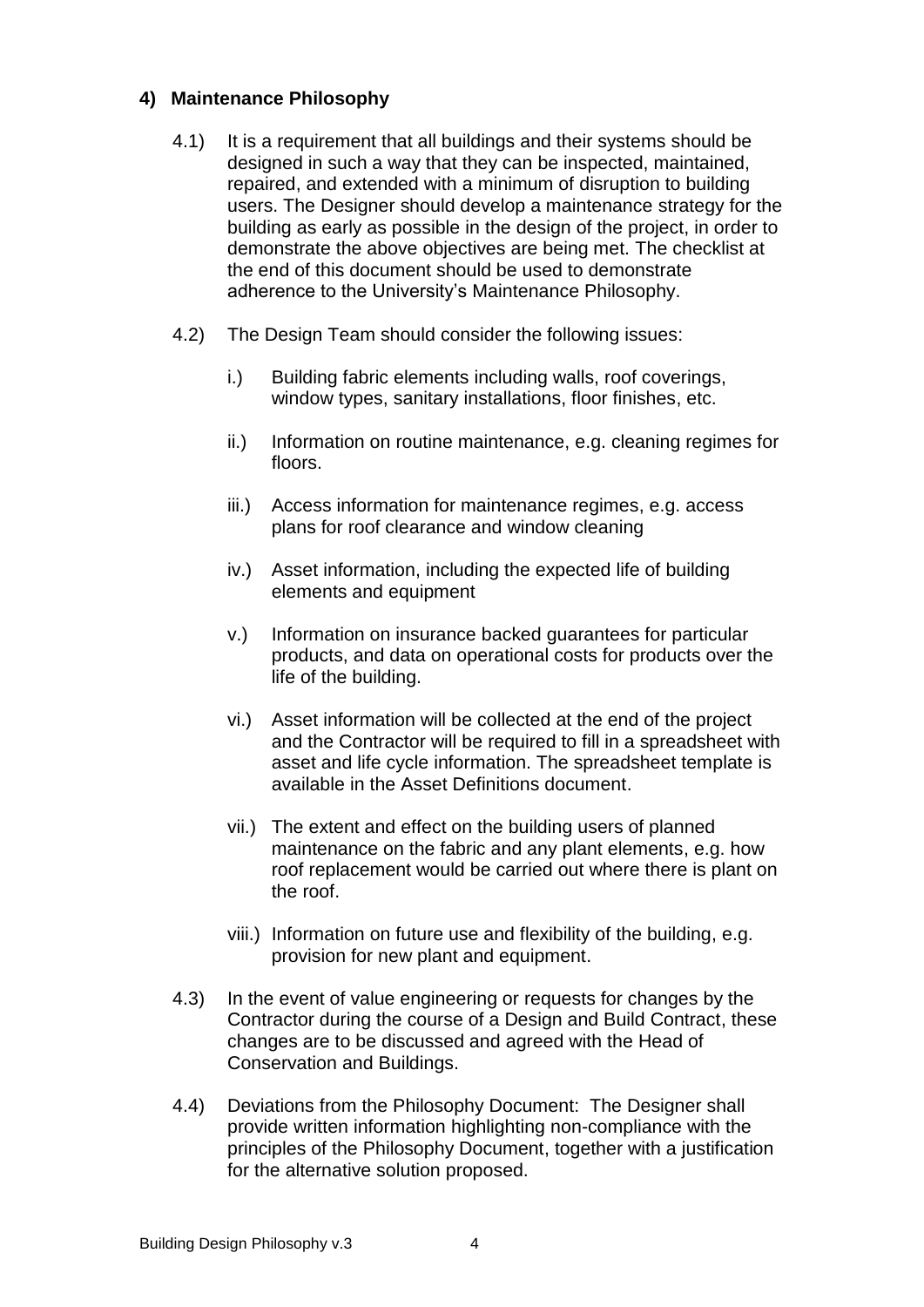4.5) Access Control: In order for the University Estates Services to control access to roof areas, all doors to roofs which are not accessed as part of the building's normal usage shall have University Estates Services suited locks fitted.

# **CONSTRUCTION COMPONENTS AND FINISHES**

# **INTRODUCTION**

The choice of construction components and finishes will generally be for the Design Team to determine. There are some instances, however, where particular materials are to be avoided or a specific product, construction approach, or type of product should not be used. There will also be occasions where the University has a strong preference for a product or material for which any mandatory requirement will be highlighted in the following guidance text. In cases of proposals which deviate from this requirement, the Design Team must provide a justification which must be signed off and agreed by the Head of Conservation and Buildings.

When specifying construction components and finishes, the Design Team should understand that the Estates Services are responsible for the ongoing care and maintenance of all University buildings; thus, choices of materials should be justified not just against the building project budget but against all future maintenance costs.

The following sections deal with the choice of building materials on an element-by-element basis. The observations and guidance notes are based on current experience of maintenance for the existing building stock. These notes seek to ensure that repeat problems are avoided.

# **1) Legislative Issues**

1.1) It remains the Design Team's responsibility to ensure that all building work complies with current legislation, and to take into consideration any imminent changes to legislation.

#### **2) Contract Issues**

2.1) It remains the Design Team's responsibility to ensure that the design and specification of materials is to current standards and that they comply with the requirements of the terms of their appointment. No information given in this document is to override this responsibility.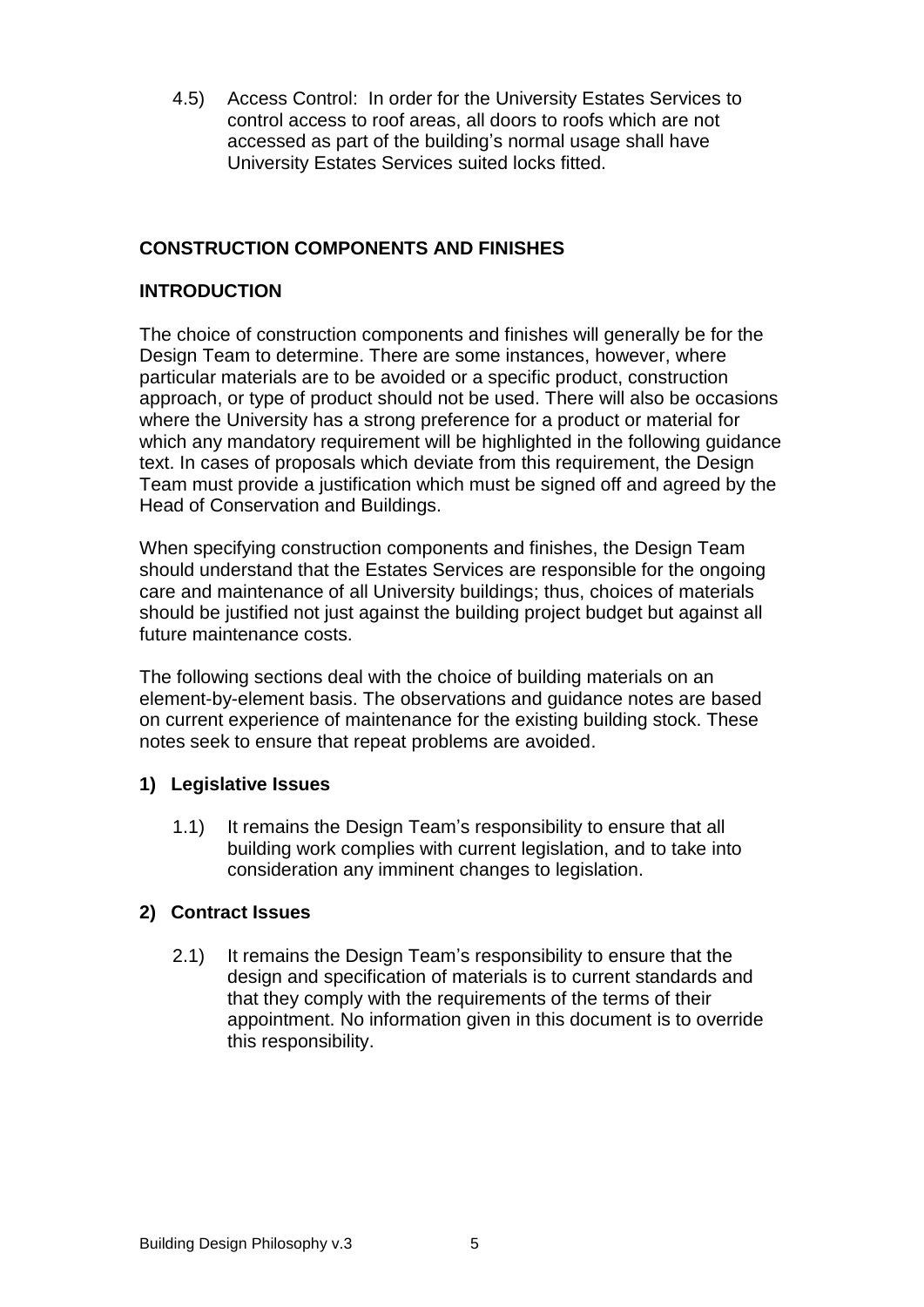# **4) Specification of Building Elements**

# 4.1) Roofs

- i.) Wherever possible, access to roofs should be provided from within the building. Estates Services wish to discourage access to roof areas by ordinary members of staff, unless specifically designed for general use. Accordingly, all roof access doors are to have Estates Services suited locks.
- ii.) Any element requiring routine or periodic maintenance shall be easily and safely accessed. Safe Access must be provided to all parts of the roof to allow for routine roof and gutter clearance. Ideally, edge protection or parapets are to be provided to all areas of the roof. Where latchway systems are used as an alternative, the system is to be provided with a test and inspection certificate at handover, with all fixings and appropriate lanyards provided as part of the project. All equipment is to be labelled and stored in a locked storage box on site, close to the roof access point, together with a log book for test and inspection. Harnesses for latchway systems are kept by the Direct Labour Organisation. The Design Team must ensure that any latchway systems are compatible with harnesses owned by the University. Access routes to external mechanical plant or roof top plant rooms must be approved by the Head of Building Services.

#### 4.2) Flat Roofs

- i.) Flat roofs should be designed for a minimum life expectancy of 30 years.
- ii.) Flat roof membranes: The usual roof covering for flat roof membranes within the University is Sarnafil. Where an alternative flat roof membrane is proposed, this must be approved in advance; additionally, evidence must be provided to show that the proposed roof covering is of equivalent quality. Where Sarnafil is left exposed, it is extremely vulnerable to mechanical damage; if exposed, Sarnafil is not appropriate for roof areas where there will be regular foot traffic. It is also extremely slippery in wet weather and properly designed walkways must be provided to plant areas. Consideration must be given to protection of the membrane in these situations or an alternative finish should be proposed.
- iii.) General flat roof finishes: Flat roof finishes such as metal sheet roofs or asphalt will generally be considered acceptable. Proper consideration should be given to ventilation of the underside of metal roof sheets. Installation should be all in accordance with manufacturers' instructions.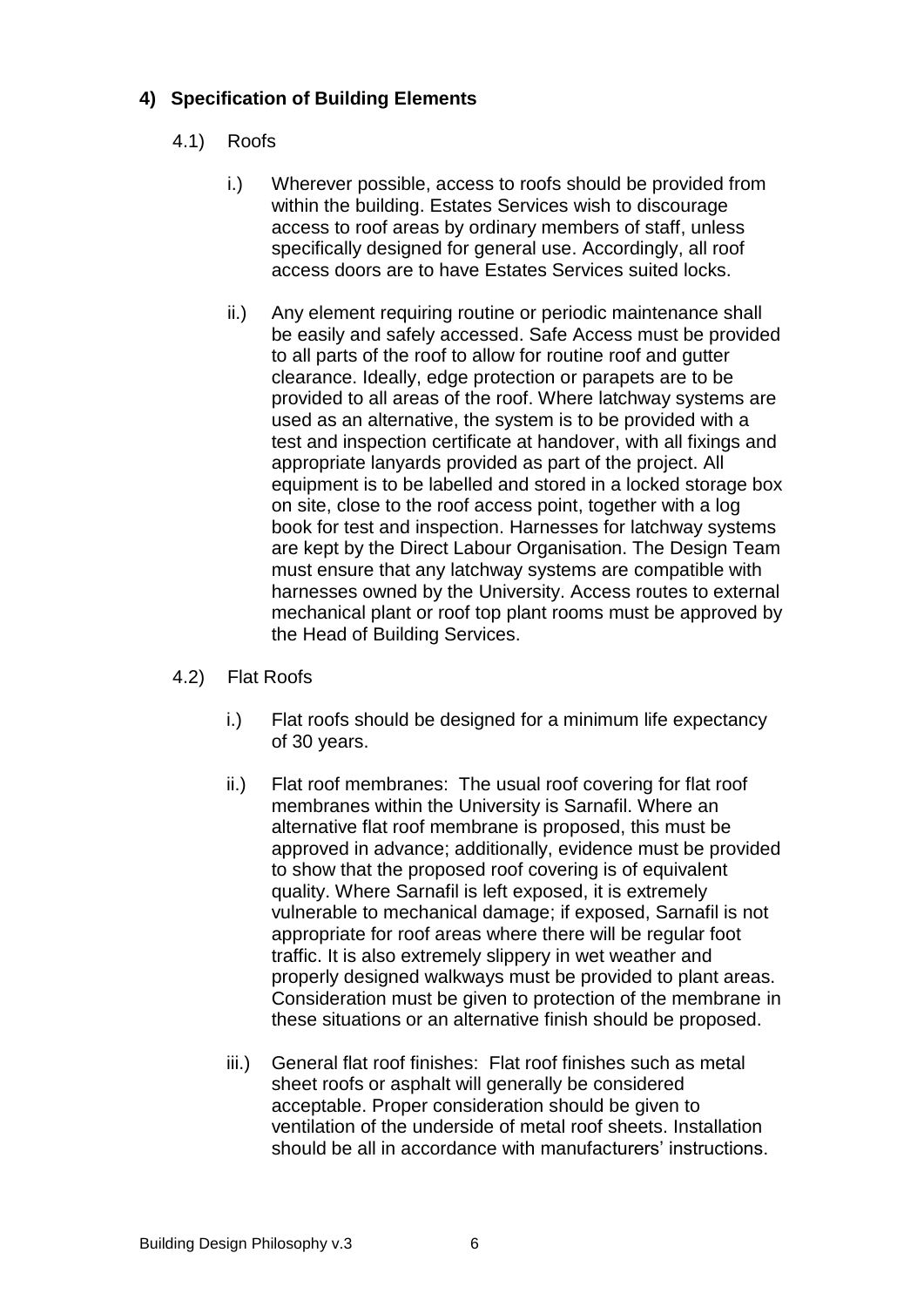iv.) Where flat roofs are specified, the siting of plant directly on the flat roof should be avoided. Plant should be sited in plant rooms. Where plant is sited on the roof, it should be seated on properly designed metal cradle systems which elevate the plant above the surface, and allow for future replacement or repair of the roof covering without the removal of all plant. Such systems should be designed with future alterations or additions to plant in mind.

#### 4.3) Parapets

- i.) There have been a number of recent incidents of failures of parapets. These failures have been caused by poor detailing and construction of parapet flashings and copings. This has allowed water to ingress into cavities and track down into the building, causing significant damage. Contractors and consultants should pay careful attention to the design and construction of parapets.
- 4.4) Gutters and Downpipes
	- i.) Where possible, valley gutters between pitched roofs should be avoided. Where they do occur, they should be adequately sized for maintenance access. They should also incorporate an emergency overflow pipe, with the discharge sited in a position where it will not cause damage.
	- ii.) Except for domestic scale projects, UPVC gutters and downpipes are not acceptable.
	- iii.) In areas where there will be regular vehicular traffic, the bottom section of downpipe should be strong enough to resist impact damage or be provided with appropriate protection.
	- iv.) External downpipes are preferred to internal downpipes. Any internal downpipe installations should allow for easy and safe access for maintenance. They should not incorporate any horizontal runs and should be detailed to avoid condensation and excessive noise.
	- v.) Drainage should generally be based on a gravity system. Pumped systems will only be acceptable when agreed with the Head of Conservation and Buildings.

#### 4.5) Windows

i.) The use of non-standard window types which have not been tested will not be permitted.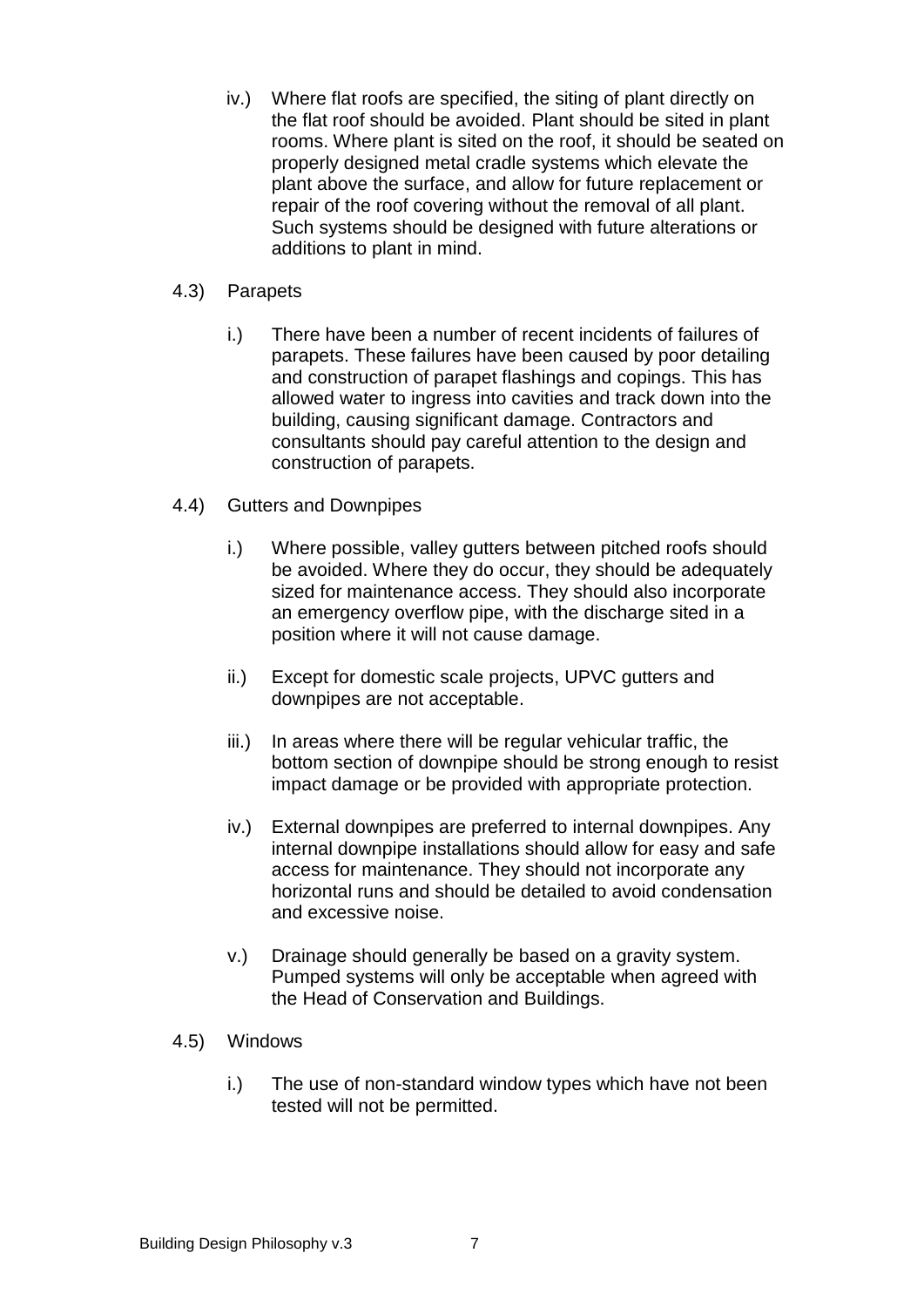- ii.) The weight and size of glazed units should be properly considered. There have been ongoing problems across the University with windows failing, due to the excessive weight of glass units which are too heavy for the frame.
- iii.) Generally, factory-finished window finishes should be specified to minimise on-going maintenance costs.
- iv.) Window openings should provide adequate ventilation. Inward opening windows in very deep reveals will provide limited ventilation. This can result in uncomfortable conditions in hot weather in naturally-ventilated buildings.
- v.) UPVC windows are not acceptable.
- vi.) Careful consideration is to be given to window opening mechanisms. Ideally, these should be secure, easy to operate, and should avoid clashing with likely desk/furniture positions.
- vii.) The use of solar control films should be carefully specified to ensure that there is no adverse effect on the glazing, e.g. thermal stress. Internally-applied film is preferred.
- 4.6) External Doors
	- i.) Careful consideration should be given to threshold details. Where external doors are level with the exterior, adequate drainage will be required to ensure that there are no problems with water ingress. Slot drains should not be used as these can become quickly clogged-up.
- 4.7) Internal Doors
	- i.) Oversized doors should be avoided wherever possible. Such doors have an ongoing maintenance cost from building handover due to the need for regular adjustments. Such doors also present considerable problems for disabled users.
	- ii.) Consideration should be given to the installation of door finger guards in buildings which might be regularly used by children.
	- 4.8) Flooring
		- i.) Carpet must not be used in cafeteria or restaurant areas. Installation of carpet creates significant cleaning problems: appropriate floor finishes include vinyl, lino or commercial vinyl finishes, e.g. Karndean or Amtico.
		- ii.) Unless Plant Rooms are on the lowest storey of a building, they should be tanked and drained to prevent water ingress to lower floors.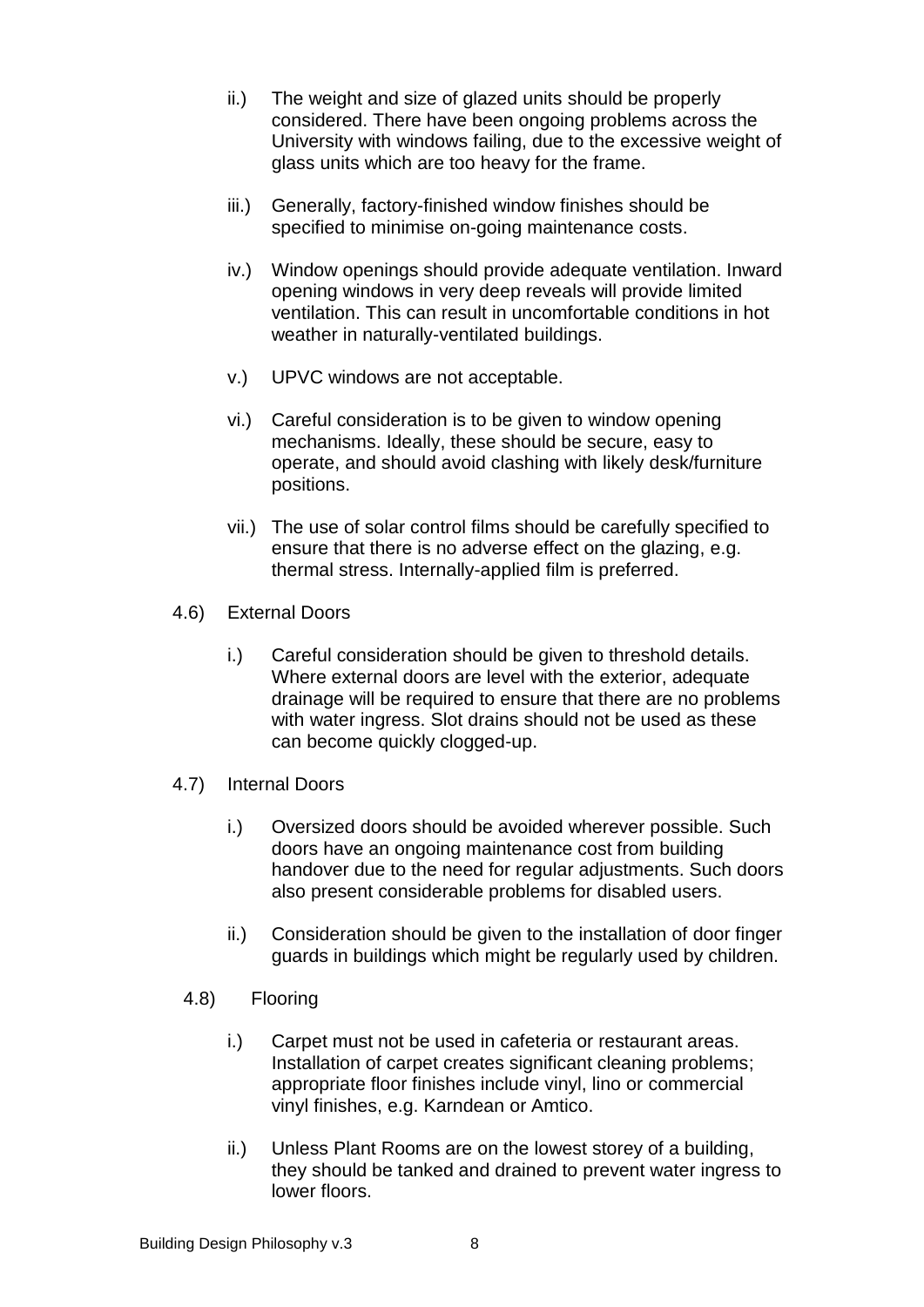- iii.) Timber floors must be carefully specified and installed. R&M have had recent experience of timber floors having to be relaid if the original installation was undertaken when the subfloor was still drying out.
- iv.) Maintenance and cleaning regimes must be included in the O& M manual.
- 4.9) Foul Drainage
	- i.) Foul drainage shall be gravity fed wherever possible. Pumped systems may be permitted only in exceptional circumstances. Pumps should be installed in pairs to allow for servicing and have adequate failure warning provisions.
	- ii.) Any under floor soil or rainwater drainage should be a robust material, e.g. heavy spun iron.
- 4.10) Cleaning
	- i.) Consideration should be given to the provision of cleaner's cupboards and facilities on each floor.
	- ii.) Materials should be chosen which consider ease of cleaning and robustness.
- 4.11) Sanitary Fittings
	- i.) Wherever possible, shower facilities should be provided in every building.
	- ii.) Shower facilities which are adequate for use by persons with physical disabilities should also be provided.
	- iii.) The specification of unusual sanitary fittings should be avoided. It can be difficult and time-consuming to obtain spare parts, particularly where they have been sourced from abroad. Designers should remember that items such as toilet seats may need to be replaced a number of times in the life cycle of a bathroom.
	- iv.) Designers should be mindful of the difficulty of accessing cisterns and general plumbing where concealed systems have been specified. Access panels should be sized to allow removal one person.
	- v.) Fully concealed systems can also conceal leaks. Designers and Contractors should be particularly careful when designing and installing concealed plumbing systems.
	- vi.) All kitchen installations which may be used for large-scale catering must have grease traps installed.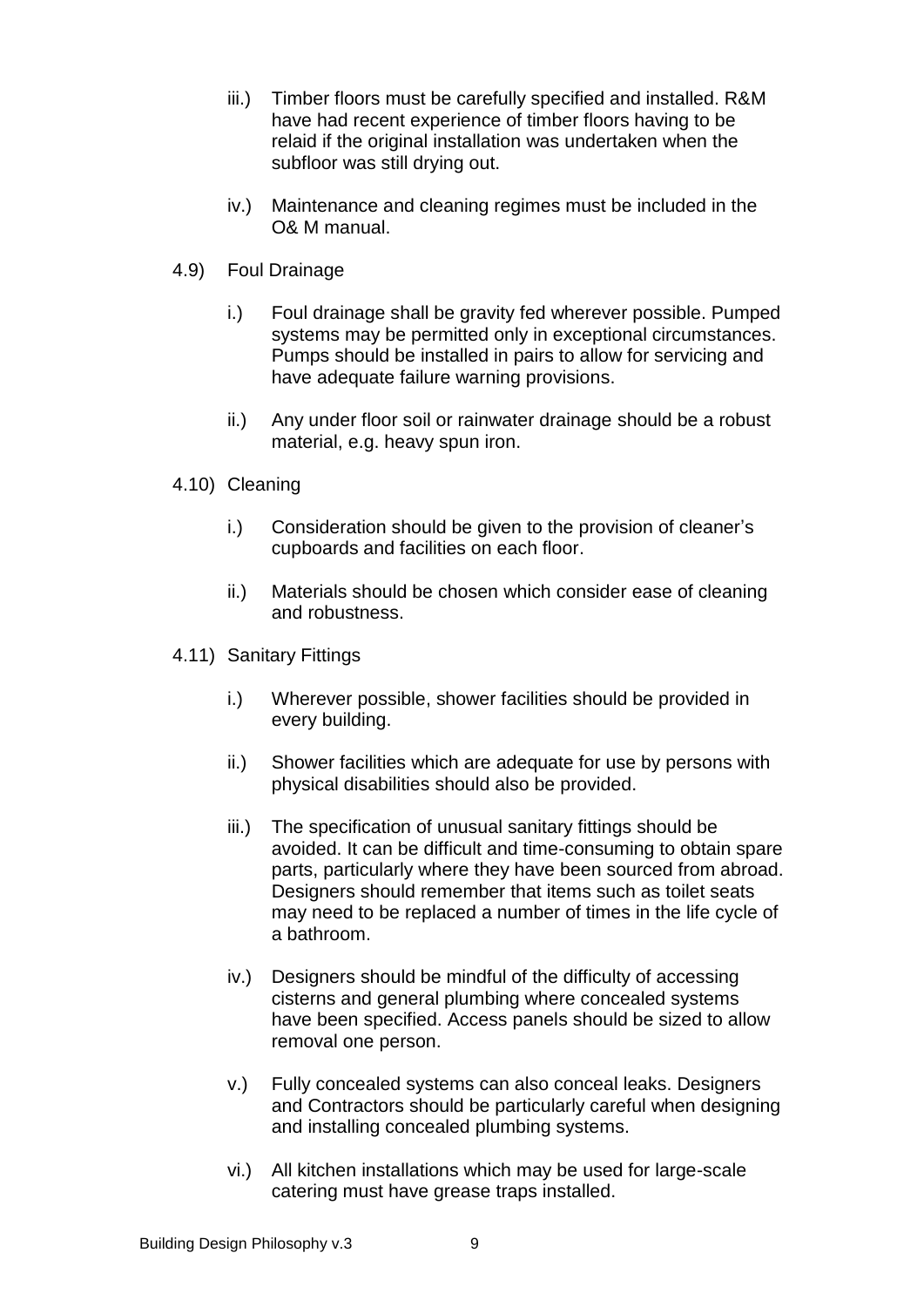- vii.) Unisex WCs should be avoided in large buildings.
- 4.12) Timber
	- i.) All timber must be FSC certified. This includes timber for carcassing as well as finished timber for doors, etc.
- 4.13) Pest Control
	- i.) The Design Team should provide information on how the building will be protected from pest infestation. In particular, they should take steps to ensure that the design does not provide sheltered roosting sites for feral pigeons.
- 4.14) Avoiding Water Ingress Problems
	- i.) The use of 'breakout' fire vents should be avoided. Natural ventilation should be provided up through the building to roof top level.
	- ii.) Basements which continue beyond the perimeter of the building should be avoided.
	- iii.) Service penetrations into buildings should be carefully designed and installed, particularly where they enter under raised access floors.
- 4.15) Landscaping
	- i.) Landscaping around buildings can bring a significant contribution to the quality of the University estate. Much work has been done to develop a palette of materials which should be used on all estate projects.
	- ii.) No work should be undertaken which will diminish the quality of landscaping around a building, e.g. the replacement of paving with tarmac.
	- iii.) All soft landscaping design should be approved by the Superintendent of University Parks.
- 4.16) Signage
	- i.) All new external signs should be in accordance with the University sign guide. Proposal which deviate from guidance, such as incising the name of the building into the façade, should be signed off by the Project Sponsor Group and supplemented by standard signage as appropriate.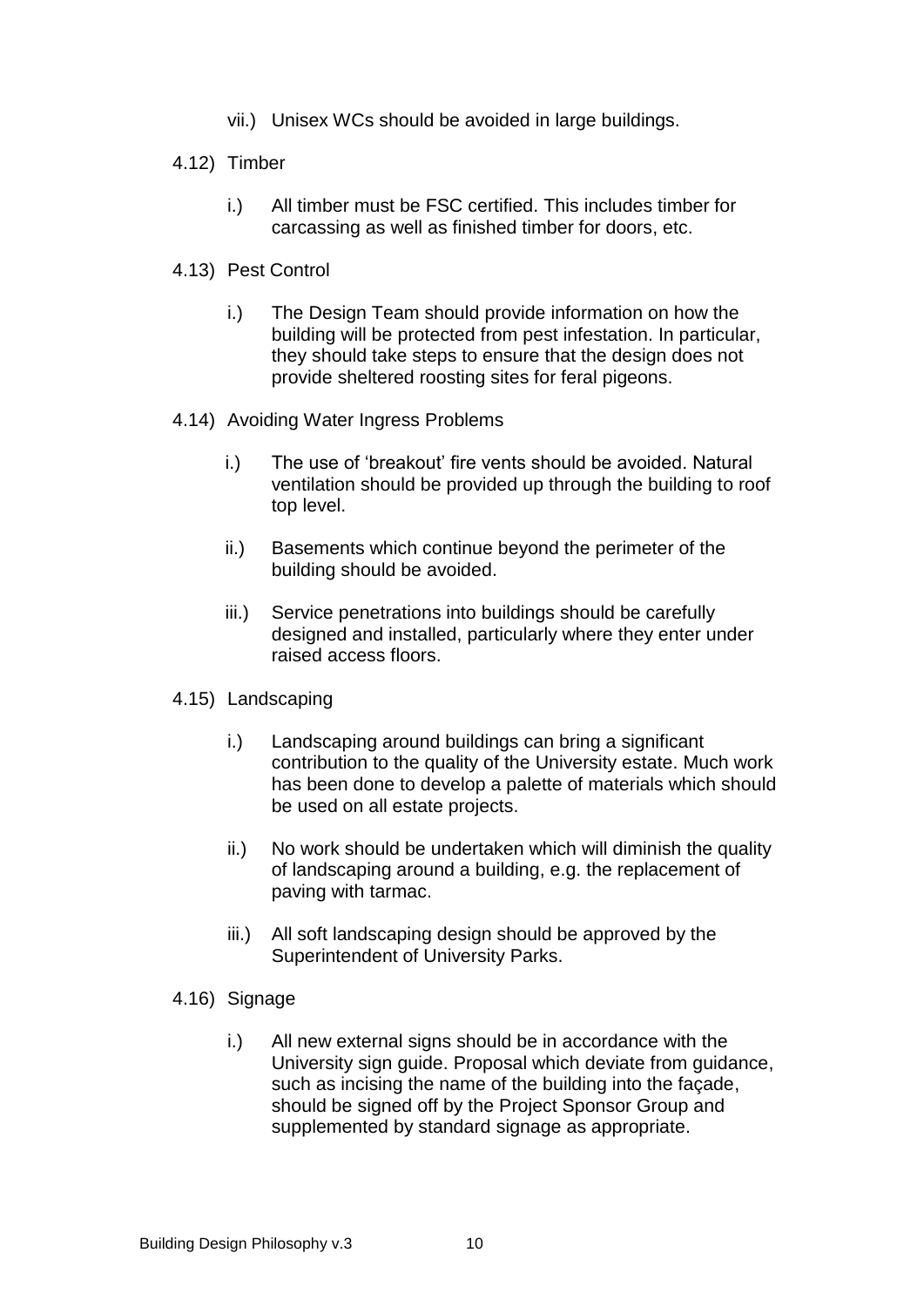ii.) The design and location of external signs should take wayfinding into consideration. For example, when a site relies on map information to direct visitors to buildings, e.g. Old Road Campus, the project should allow for the cost of updating the maps.

#### 4.17) Asbestos

i.) The Asbestos Risk Register is maintained by the Conservation and Building team. The Risk Register should be consulted before any work is carried out on a University property. It is also the responsibility of the Design Team and Contractor to ensure compliance with the Control of Asbestos Regulations and that any necessary surveys are undertaken prior to starting work. Survey details should be notified to the Conservation and Buildings Team in order to maintain the Asbestos Risk Register.

#### 4.18) O&M Manuals

- i.) Specifications that require maintenance by a named Contractor(s) and where the use of another Contractor is stated as negating the guarantee are not acceptable.
- ii.) Full specification information must be available to allow for replacement or repair. For example, the colour, type, and manufacturer of glazing units should be sufficient for replacements to match performance and appearance.

| <b>EXTERNAL ENVELOPE</b>                |                                   |           |                                        |
|-----------------------------------------|-----------------------------------|-----------|----------------------------------------|
|                                         | <b>Material</b>                   | Lifecycle | <b>Non-standard</b>                    |
| Walls                                   | e.g., Brick                       | 30 years  | <b>No</b>                              |
| <b>Windows</b>                          | e.g., Aluminium                   | 25 years  | Yes: non-standard<br>large glazed area |
| Other (please specify),<br>e.g. Louvres | <b>Aluminium Powder</b><br>Coated | 10 years  | <b>No</b>                              |

# **BUILDING FABRIC CHECKLIST**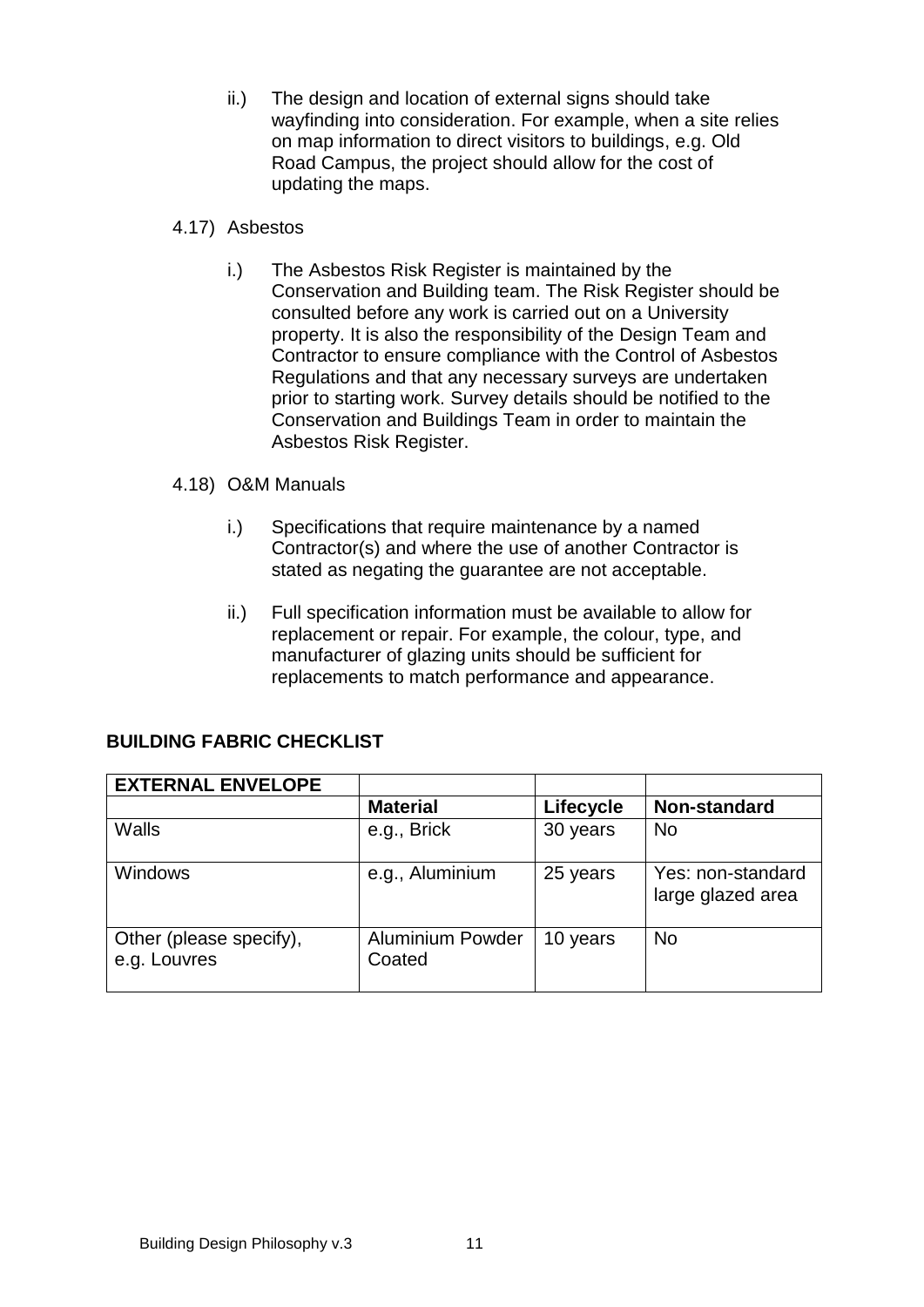# ANNEX A: SPLIT OF REPONSIBILITIES BETWEEN BESC & DEPARTMENT

| Table 1: Responsibilities for repairs and<br>maintenance - interior of buildings BESC              | Unit                                                                                     |  |  |  |
|----------------------------------------------------------------------------------------------------|------------------------------------------------------------------------------------------|--|--|--|
| The fabric including plastering, wall tiles, and                                                   | Routine maintenance and cleaning. Decorations.                                           |  |  |  |
| ceilings.                                                                                          |                                                                                          |  |  |  |
| Fixed floor finishes, stuck down carpet and                                                        | Loose carpets                                                                            |  |  |  |
| carpet tiles.                                                                                      |                                                                                          |  |  |  |
| Doors, windows, door and window furniture,                                                         | Locks and fastenings. Security and access                                                |  |  |  |
| skirtings, panelling, sash cords. Motorised                                                        | control systems.                                                                         |  |  |  |
| window and louvre actuators.                                                                       |                                                                                          |  |  |  |
| Glazing to partitions, doors and fanlights.                                                        | Glazing to cupboards and fume cupboards.                                                 |  |  |  |
|                                                                                                    | Cleaning of all glazing. Window and skylight                                             |  |  |  |
|                                                                                                    | blinds.                                                                                  |  |  |  |
| Fixed seating in lecture rooms and theatres.                                                       | Furniture and fittings, display cases,                                                   |  |  |  |
|                                                                                                    | blackboards, whiteboards, bookcases, shelves,                                            |  |  |  |
|                                                                                                    | laboratory benches, cupboards.                                                           |  |  |  |
| Sanitary fittings, laboratory taps, internal soil and                                              | Cleaning and unblocking of sanitary fittings,                                            |  |  |  |
| rainwater pipes, drainage channels. Grey water,                                                    | waste pipes and drainage channels.                                                       |  |  |  |
| rainwater harvesting.<br>Hot and cold water installations including point of                       | Water treatment plant serving departmental                                               |  |  |  |
| use water heaters.                                                                                 | equipment.                                                                               |  |  |  |
| Central heating installations including electric                                                   | Cleaning of heating pipe floor ducts and all                                             |  |  |  |
| block storage heaters.                                                                             | finned and gilled heating emitters.                                                      |  |  |  |
| Natural gas installations.                                                                         | Compressed air and medical gases installations.                                          |  |  |  |
| Air conditioning, ventilation and cooling systems                                                  | Internal cleaning of ventilation ducts. Window                                           |  |  |  |
| (see notes at the end of the table).                                                               | fans. Process cooling systems serving                                                    |  |  |  |
|                                                                                                    | departmental equipment. Cold rooms.                                                      |  |  |  |
| Building management systems.                                                                       |                                                                                          |  |  |  |
| Steam installations serving only departmental equipment such as autoclaves and sterilizers.        |                                                                                          |  |  |  |
| Fume cupboard extract systems up to                                                                | Fume cupboards and fittings including control                                            |  |  |  |
| commissioning damper. (see notes at the end of                                                     | damper. Fume cupboard maintenance, including                                             |  |  |  |
| the table)                                                                                         | maintenance and testing of recirculating fume                                            |  |  |  |
| Statutory performance inspection and testing                                                       | cupboards and microbiological safety cabinets.                                           |  |  |  |
| (carried out in conjunction with the Safety Office                                                 | Maintenance of all other local exhaust ventilation                                       |  |  |  |
| and Insurance section).                                                                            | systems and any necessary repairs identified by                                          |  |  |  |
|                                                                                                    | statutory testing.                                                                       |  |  |  |
| All departmental equipment such as autoclaves, sterilizers, refrigerators, freezers, incinerators, |                                                                                          |  |  |  |
| kitchen equipment, etc. Safety cabinets and their associated extract systems.                      |                                                                                          |  |  |  |
| Cleaning of ventilation grilles within rooms.<br>Lifts.                                            |                                                                                          |  |  |  |
| Fixed electrical installations up to and including                                                 | Conveyors, hoists, and lifting gear.<br>All departmental electrical equipment (including |  |  |  |
| socket outlets and isolators together with light                                                   | UPS) connected to socket outlets and isolators                                           |  |  |  |
| fittings.                                                                                          | of the fixed electrical installation. Re-lamping,                                        |  |  |  |
|                                                                                                    | lighting controls.                                                                       |  |  |  |
| End of system life replacements of emergency                                                       | Routine testing and maintenance of emergency                                             |  |  |  |
| lighting systems (in consultation with the Safety                                                  | lighting systems and any necessary repairs,                                              |  |  |  |
| Office).                                                                                           | battery replacement or re-lamping identified by                                          |  |  |  |
|                                                                                                    | that testing and maintenance.                                                            |  |  |  |
| Annual maintenance of fire alarm and detection                                                     | Routine testing of fire alarm and detection                                              |  |  |  |
| systems. Planned replacement of such systems                                                       | systems and any necessary repairs or                                                     |  |  |  |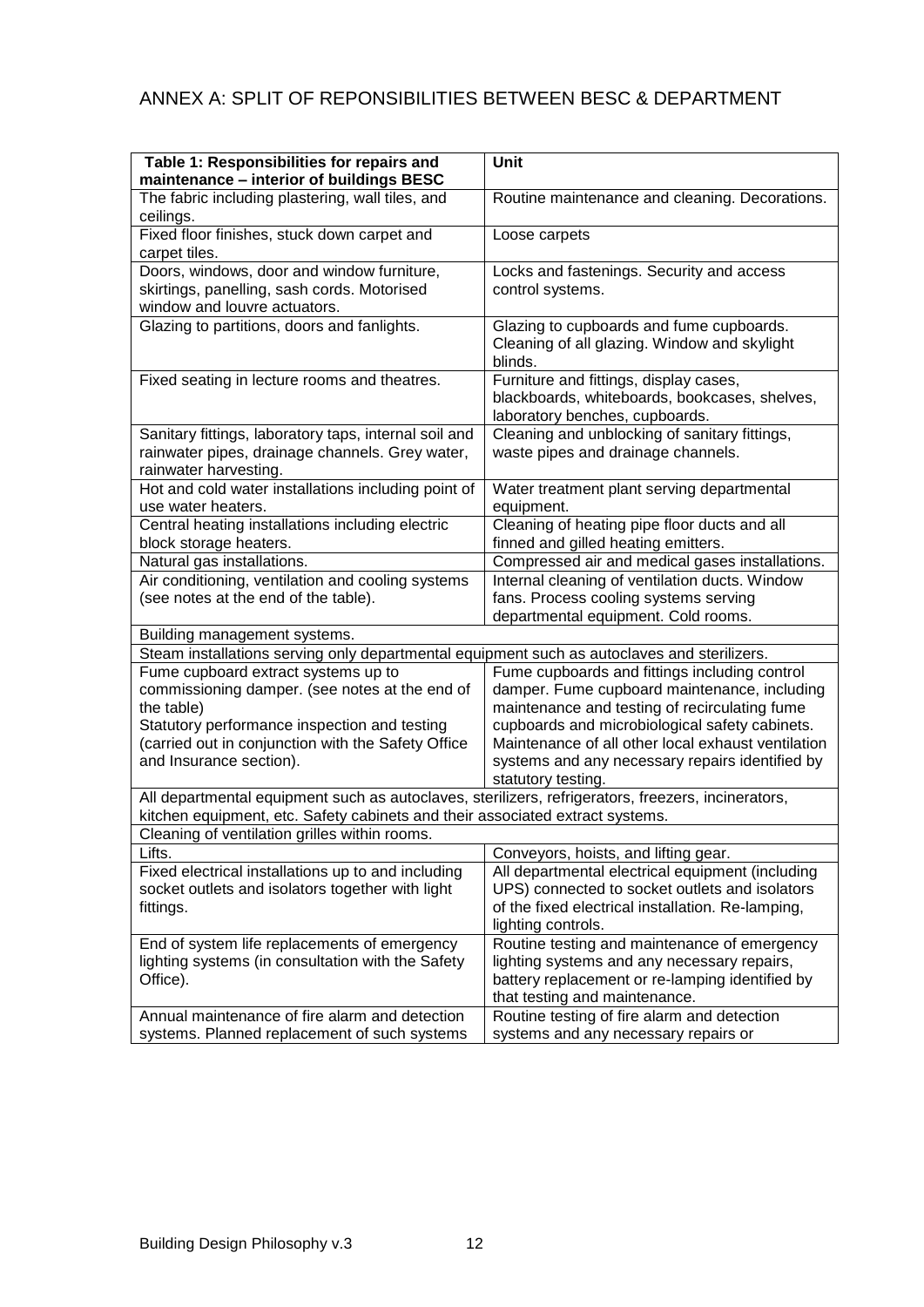| at appropriate intervals. (Budget held by Safety                                                      | replacements identified by that testing, or by the |  |  |  |
|-------------------------------------------------------------------------------------------------------|----------------------------------------------------|--|--|--|
| Office).                                                                                              | annual maintenance.                                |  |  |  |
| Alarm monitoring infrastructure including                                                             |                                                    |  |  |  |
| renewal, replacement and regular maintenance                                                          |                                                    |  |  |  |
| inspection of outstations and nodes.                                                                  |                                                    |  |  |  |
| Portable fire extinguishers, hose reels, fire                                                         | Fixed fire protection equipment.                   |  |  |  |
| hydrants, wet and dry risers.                                                                         | Weekly testing of sprinkler systems.               |  |  |  |
| Periodic maintenance of sprinkler systems                                                             |                                                    |  |  |  |
| Pest control.                                                                                         |                                                    |  |  |  |
| Standby generators serving buildings or parts of                                                      | Standby generators serving departmental            |  |  |  |
| buildings as required by regulation or legislation.                                                   | equipment.                                         |  |  |  |
| Combined heat and power plant, ground source heat pumps. (see notes at the end of the table)          |                                                    |  |  |  |
| Notes: The cost of the following items will be recharged to departments:                              |                                                    |  |  |  |
| (1) Replacement of faulty or removal of redundant air conditioning units which were installed by      |                                                    |  |  |  |
| occupying unit, replacement of ventilation systems or air conditioning units serving clean rooms,     |                                                    |  |  |  |
| repairs of existing faults discovered at the first service;                                           |                                                    |  |  |  |
| (2) Maintenance of combined heat and power plant;                                                     |                                                    |  |  |  |
| (3) Any fume cupboard maintenance which is carried out following face velocity testing;               |                                                    |  |  |  |
| (4) Repairs (including re-lamping) to emergency lighting systems that have been identified by routine |                                                    |  |  |  |
| testing;                                                                                              |                                                    |  |  |  |
| (5) Repairs or replacements to fire alarms and detection systems that have been identified by         |                                                    |  |  |  |
| routine testing.                                                                                      |                                                    |  |  |  |